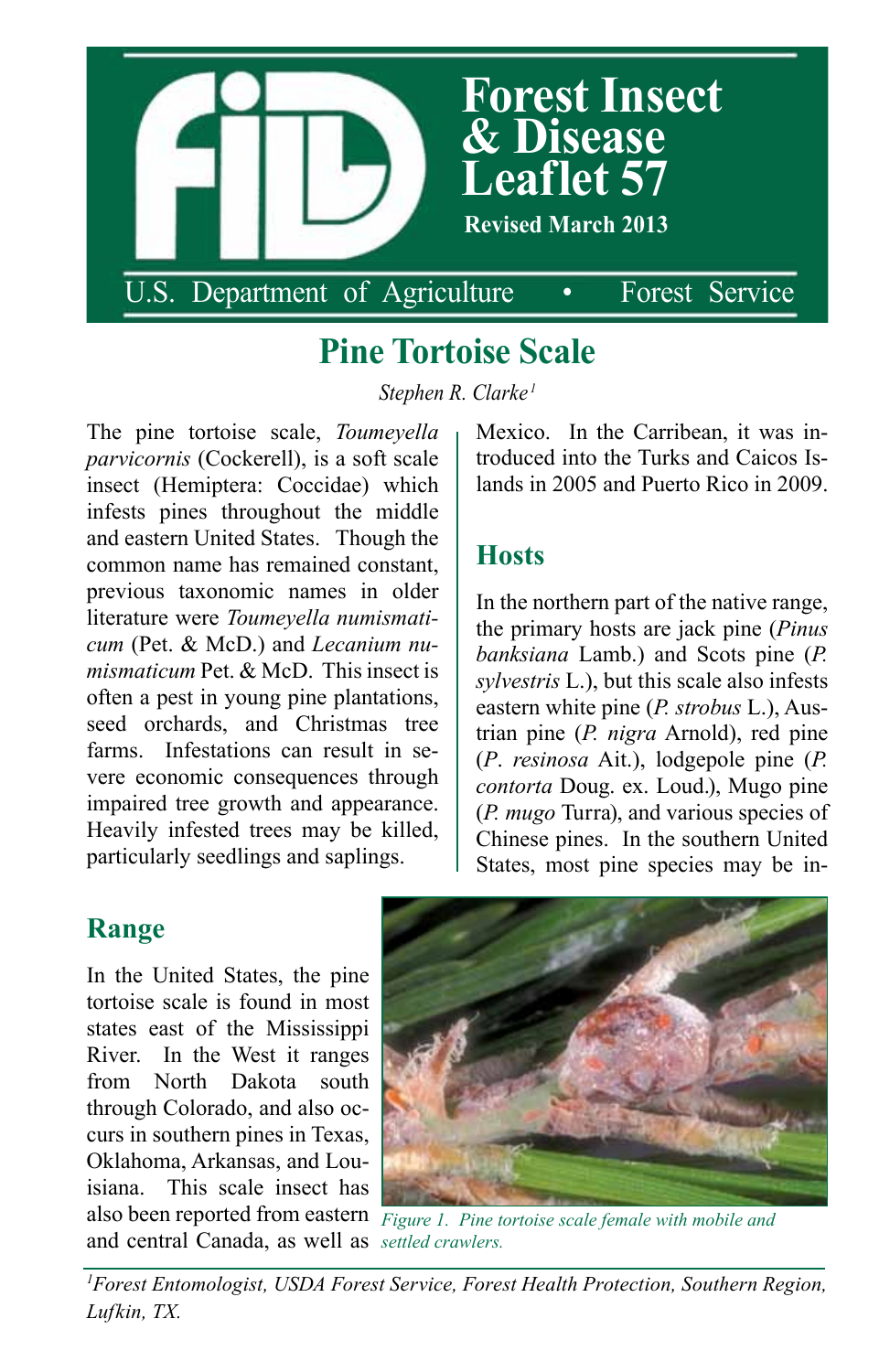fested, with Virginia pine (*P. virginiana* Mill.), slash pine (*P. elliottii* Engelm. var. *elliottii*), and shortleaf pine (*P. echinata* Mill.) the most common hosts. Caribbean pine, *P. caribaea*  Morelet var. *hondurensis* (Sénéclauze) W.H.Barrett & Golfari, has been attacked in Puerto Rico, while a different variety endemic to the Bahamas archipelago, *P. caribaea* var. *bahamensis*  (Grisebach) W.H.Barrett & Golfari, is the host tree on the Turks and Caicos Islands.

## **Description**

The eggs are small, pinkish, and ovoid. The first instar nymphs are the mobile stage and are known as crawlers (Figure 1). The crawlers are reddish with a flat oval shape, and have six short legs. Once the first instars select a settling site, they remain in place and the legs become greatly reduced. Females have three nymphal instars and an adult stage, while males have two nymphal instars, followed by the prepupa, pupa, and adult stages.

The pine tortoise scale has two morphological forms based on the settling site: a shoot or twig form and a needle form. Adult females on the

twigs are convex and hemispherical, sometimes with flattened edges, giving them the tortoise shell appearance that prompted the common name (Figure 1). As the female enlarges, the exoskeleton becomes darker and harder, changing from yellowish or pinkishtan to reddish-brown or brown. Adult females on the shoots are 3-4 mm in diameter. Markings on the body are usually black, and are darker than the rest of the insect. This pattern differentiates the pine tortoise scale from the similar striped pine scale, *T. pini* (King), which is brown with white or cream markings and is larger in size. Females on the needles are elongate, and their body width conforms to the needle width (Figure 2). Nymphs are light green with darker greenish-gray stripes, turning brown with blackish markings when mature. Settled crawlers and females of both forms may be covered with a fine, powdery wax (Figure 3), which eventually becomes a waxy glaze over the body surface of the adults (Figure 1).

First instar male nymphs are indistinguishable from the female crawlers. When settled, they become elongate and secrete a white wax covering called a test (Figure 4) in which the subsequent stages develop. Males are



*Figure 2. Needle form of female pine tortoise scale (center), with male inside test (left).*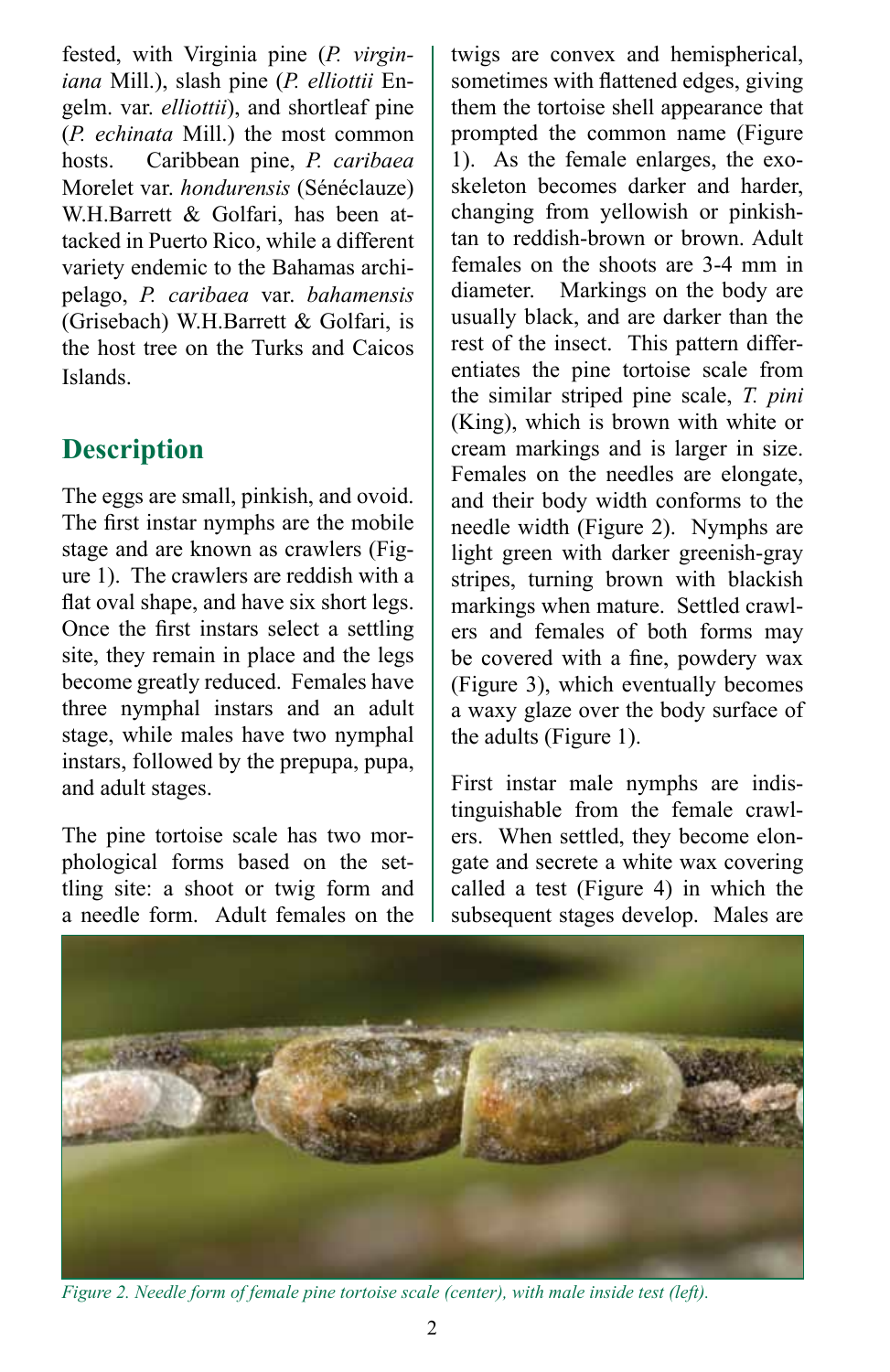smaller than females and average about 1.5 mm in length. Adult males are brown with one pair of white wings and a posterior, pointed penial sheath.

Pine tortoise scales have long, piercing-sucking mouthparts called stylets. The stylet is inserted into



*Figure 3. Females on the shoot covered with white wax.*

the plant to suck the sap.

#### **Life History**

The pine tortoise scale has one generation per year in the northern part of its range, including Colorado and Nebraska. Two generations per year may occur in Maryland, Virginia, and North Carolina. Four generations per year were observed in southern Georgia, and it is uncertain how many generations occur in other southern states. Multiple life stages were found throughout the year in the Turks and Caicos Islands, indicating that the insects do not need to overwinter in mild climates.

The crawlers hatch soon after oviposition and begin to crawl to their settling sites. In areas with one generation per year, crawlers appear in June through early July, and may be active for close to a month. Crawlers are present in May and late July in areas with two generations per year. In Georgia, crawlers were active in April and settled quickly. Subsequent generations begin to overlap, and crawlers may be present from late May through November.

The male and female crawlers both settle on the same part of the host pine, either the shoots or the needles. The sex-

In areas with colder winters, the scales overwinter as fertilized, immature females. In the spring, the females develop into adults. Egg production begins after the first growth flush of the host pine. The eggs are laid singly or in short chains, and are kept beneath the body of the approximately 500 eggs. *needle form female (left).*



female. Females produce Figure 4. Empty test of a male pine tortoise scale (center) and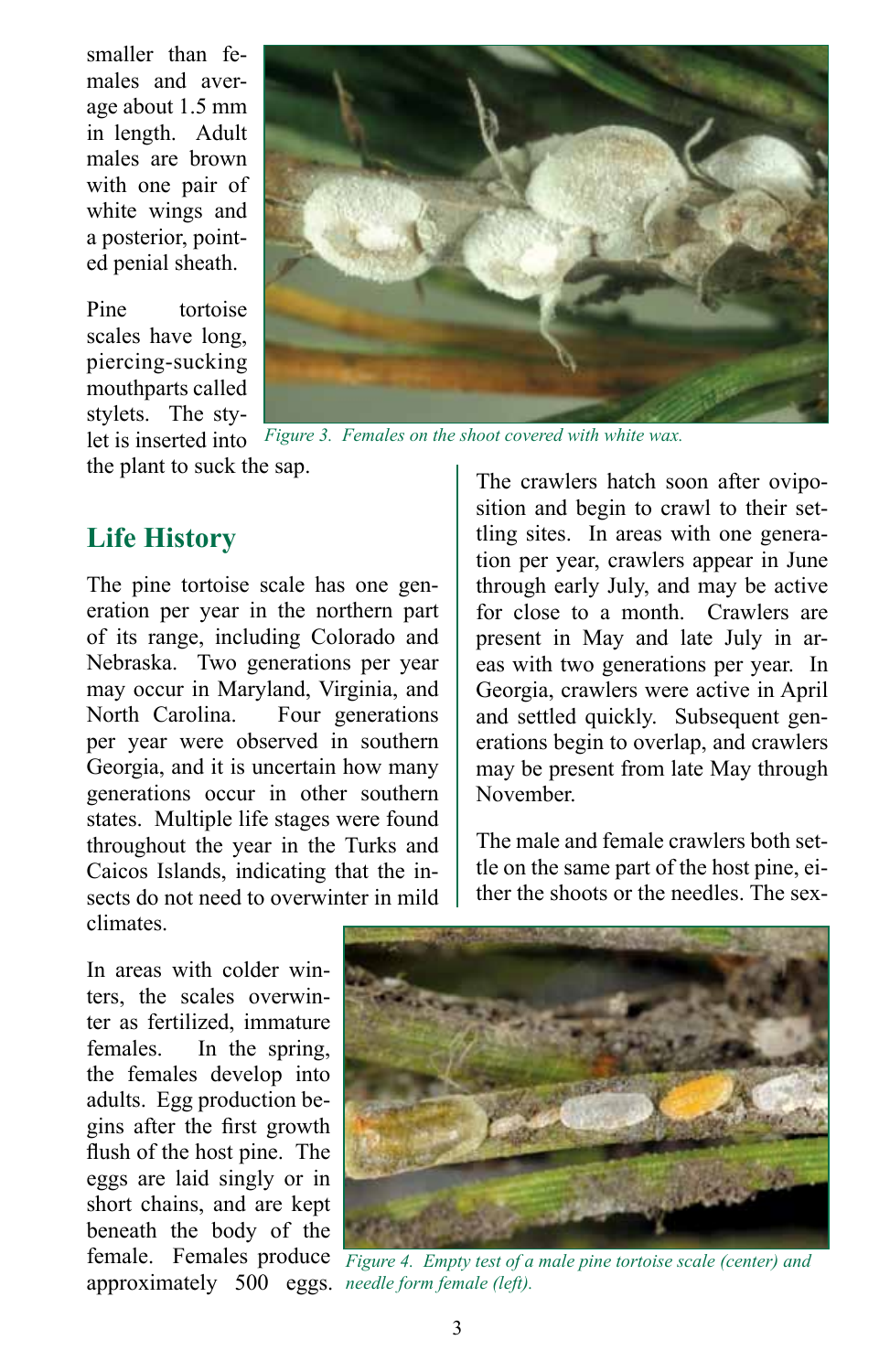

*Figure 5. Recently settled crawlers on the new growth.*

es are indistinguishable at this stage. In general, the shoot or twig form occurs in the northern parts of the range, while the needle form is common in the south. The needle form has been reported on loblolly, slash, longleaf, and Caribbean pines. Only one form is generally present on a tree. New growth is the preferred settling site if available (Figure 5). High crawler densities have been



*Figure 6. Pine shoot heavily infested by the pine tortoise scale.*

recorded, with over 100 individuals per inch of shoot. Not all the settled crawlers can survive when overcrowded Some crawlers may settle on the cones or conelets. Both sexes can complete their development on the cone stems, but only males may be able to reach maturity on the cone surface.

Once the crawlers have settled, the males secrete a test. The males develop quicker than the females. When males reach the adult stage, they back out from the test and crawl or fly to find mates. Mating occurs in the fall in areas with one generation per year. The males mate with immature females and can mate with several partners. Males are short-lived, usually surviving one or two days.

Females continue to enlarge as they develop. When crowded on the shoots (Figure 6), their bodies overlap and the stylet may be the only body part in contact with the plant. The females extrude sugar-rich honeydew. The honeydew may attract ants, wasps, bees, or other insects. It also serves as a substrate for the growth of sooty mold. As honeydew production increases, the shoots and needles may become covered with sooty mold, giving the tree a blackened appearance (Figure 7).

Dispersal is primarily by the wind, with crawlers blown to uninfested material. Crawlers may also be transported by birds, insects, or mechanical equipment. The scales may be introduced into new areas via the movement of infested pines such as seedlings or Christmas trees.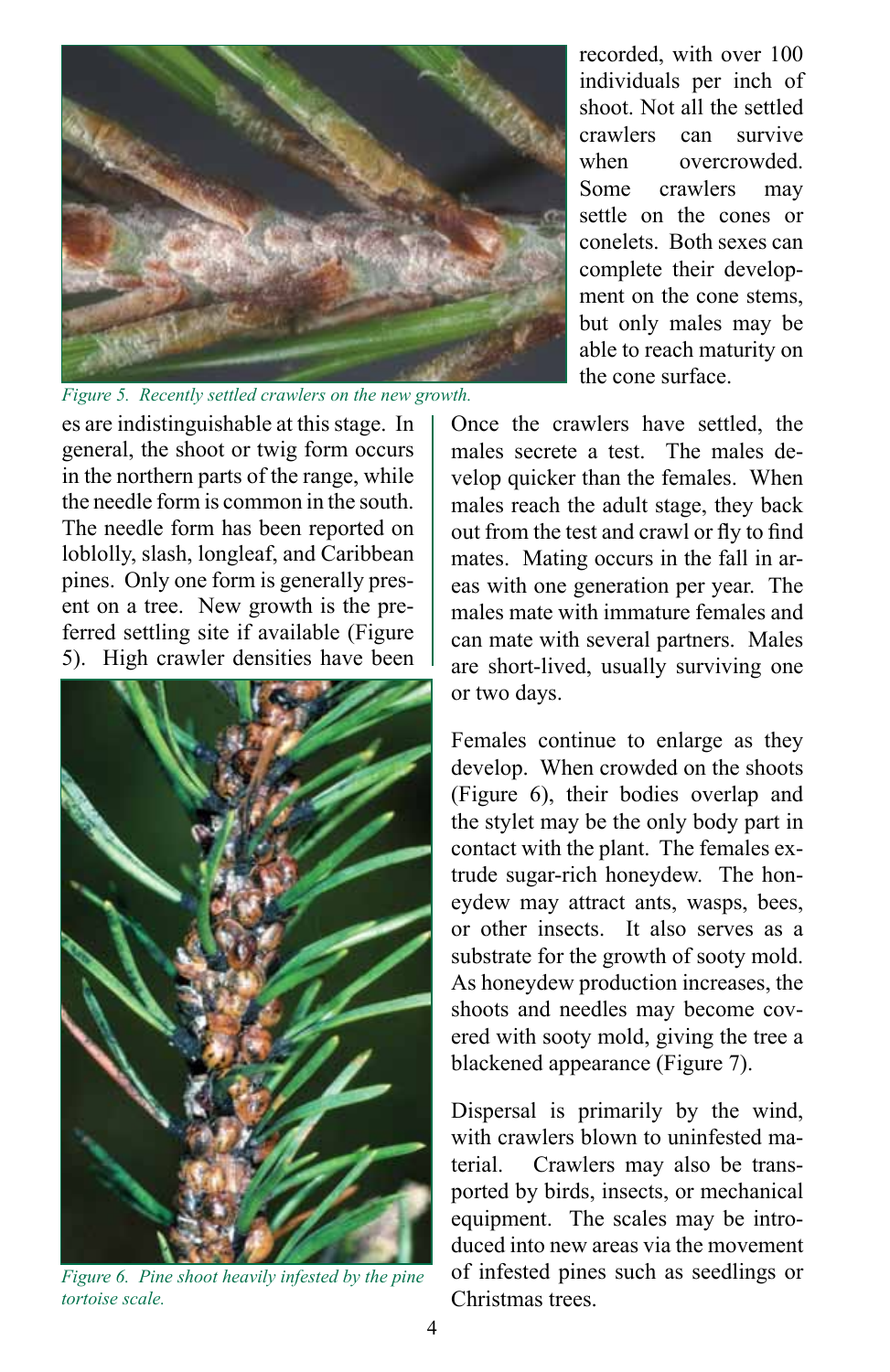#### **Impacts**

In the continental United States and Canada, the most common impact from pine tortoise scale infestation is reduced growth as a result of insect feeding and reduced photosynthetic activity due to coverage of the needles by sooty mold. Heavy infestations can kill individual



*Figure 7. Pine tortoise scales and sooty mold on the needles.*

branches or the whole tree. Seedlings and saplings suffer the greatest mortality. Infestations in Christmas tree plantations cause dieback or branch deformities, and these cosmetic defects result in economic losses. The effects of infestation on seed and cone production are unknown. Bees, wasps, and ants attracted to the honeydew can be a nuisance to seed orchard and Christmas tree plantation workers. Honeydew may also cover the understory plants beneath infested trees, inhibiting their growth.

The introduction of this scale insect into the Turks and Caicos Islands has threatened the sustainability and integrity of the endemic Bahamas pineyards ecosystem. Infestations have caused severe tree mortality and significantly

### **Natural Enemies and Associates**

A variety of predators feed on the pine tortoise scale. Adults and larvae of the ladybugs *Hyperaspis signata* (Olivier), *H. congressis* Watson, *H. binotata*  (Say), *Coccinella transversoguttata*  Faldermann, *C. trifasciata* Mulsant, *C*. *novemnotata* Herbst, *Chilocorus stigma* (Say), *Hippodamia convergens*  Guérin-Méneville, and *Scymnus lacustris* LeConte have been observed feeding on the scales (Figure 8). The larva of the pyralid moth *Laetilia coccidivora* (Comstock) can destroy most of the female scales on an infested shoot. The caterpillar surrounds the settled females with webbing and consumes all but a portion of their hemispherical

reduced cone production. Broadleaf species have taken over areas formerly dominated by pine. Endemic pines in Cuba, Hispaniola, and the Bahamas Archiplago are also at risk should the pine tortoise scale continue to spread in the Caribbean.



*Figure 8. Ladybug adult and two larvae feeding on pine tortoise scale infestation.*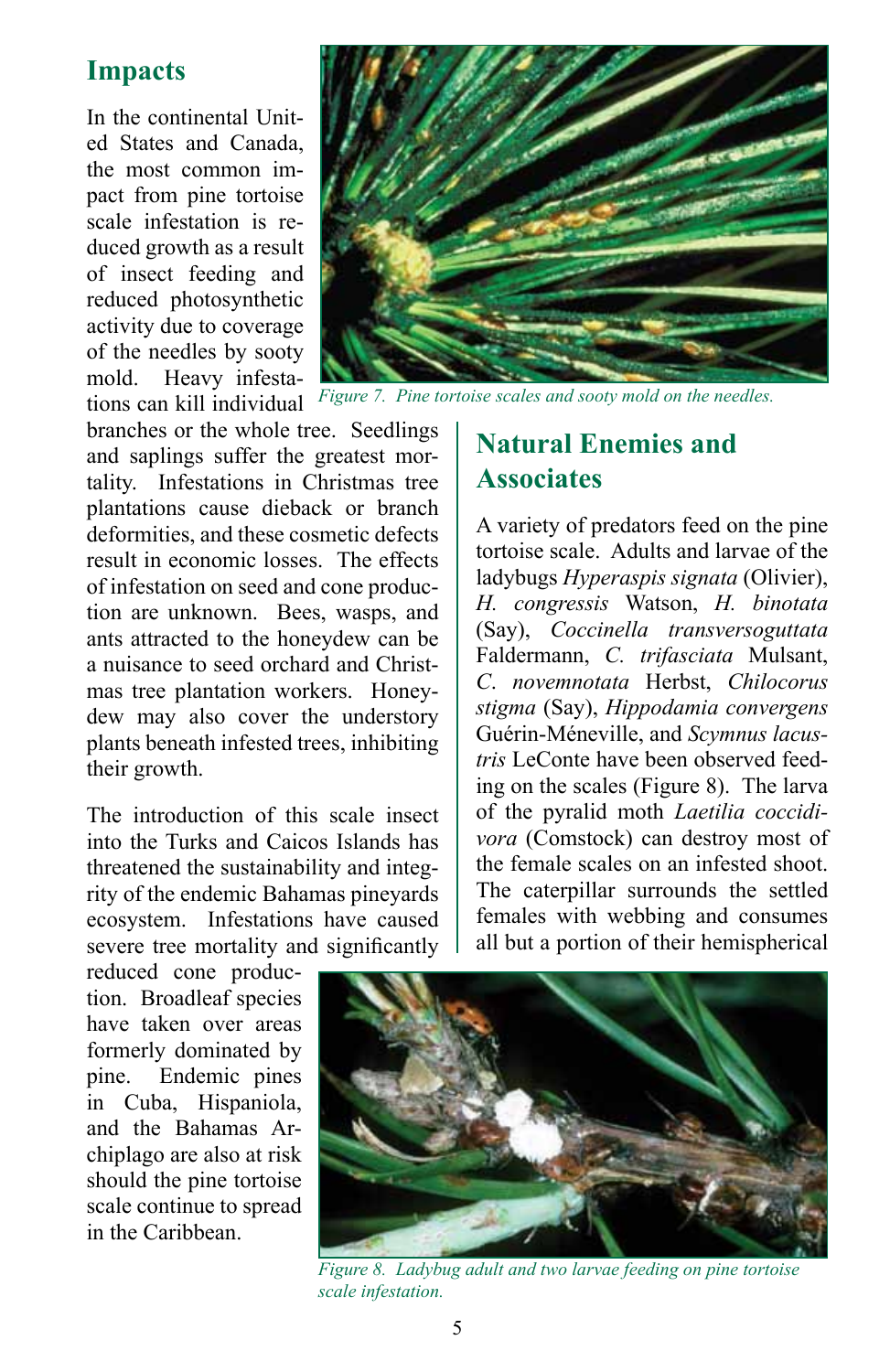exoskeletons (Figure 9). The larva of the dipteran *Leucopis* sp. develops beneath a settled female and eventually ingests the body contents. Lacewings, mirids, spiders, and birds have also been reported as predators.

The parasitoids *Microterys fuscicornis* Howard, *Metaphycus* spp., *Aphytis* sp., *Coccophagus lycimnia* (Walker)*, C. immaculatus* Howard*, C. albicoxa* Howard, and other *Coccophagus* spp. have been reared from pine tortoise scales or from infested shoots. Parasitism rates of overwintering females have reached as high as 50% in Michigan. Predators seem to respond to high scale populations, helping to quickly reduce numbers. Ladybugs in concert with *L. coocidivora* have reduced damaging infestations to non-outbreak status within a year. Parasitoids may be important in maintaining low population levels.

Two species of ants, *Formica exsectoides* Forel and *F. obscuripes* Forel, may tend pine tortoise scales on jack pine. The ants remove honeydew and can deter natural enemies, though some ladybugs and parasitoids remain active within the scale insect infestations. The red imported fire ant, *Solenopsis invicta* Buren, and other ant species perform similar functions in the southeastern states.

Predators and parasitoids usually maintain pine tortoise scale populations at low levels in its native range. The pine tortoise scale is considered a secondary pest, and heavy infestations are generally a result of a disruption of the natural enemies by insecticides, dust, or climatic conditions. Aerial insecticide applications targeting other insect pests can promote scale outbreaks. Once infestations develop, insecticide applications should be suspended



*Figure 9. Webbing produced by* Laetilia coccidivora *larvae feeding on pine tortoise scales.*

when feasible to allow natural enemy populations to recover. The movement of infested material outside the typical range of the insect and away from the suite of natural enemies can also lead to outbreaks.

Other hemipteran pests such as the striped pine scale and the mealybug *Oracella acuta* (Lobdell) may also be present within pine tortoise scale infestations.

## **Direct Control**

Allowing natural enemy populations to recover and resume regulating scale insect populations is the preferred suppression method. However, direct control methods are sometimes necessary to reduce pine tortoise scale numbers and prevent additional growth loss and tree mortality. Insecticides should be applied when crawlers or even the second instars are present. The insects are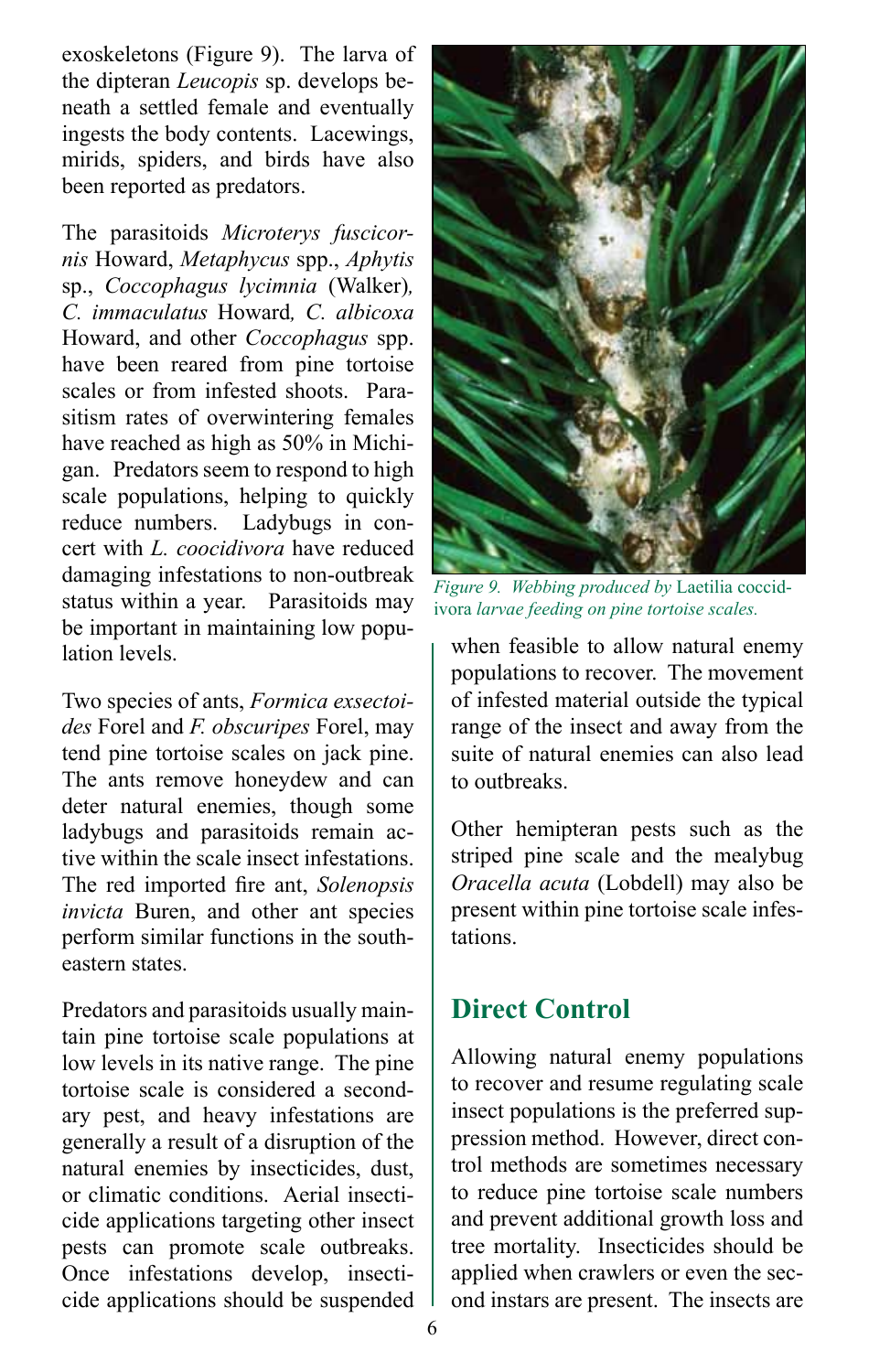harder to kill once they begin secreting their waxy coverings and producing honeydew. In areas with multiple generations, insecticide applications should be targeted at the crawlers produced by overwintering females (May in mid-Atlantic states, April in southern states), because generations begin to overlap later in the year. High pressure and/or saturating sprays are required, as many crawlers may be hidden and protected beneath old scales. Aerial applications often are more detrimental to the mobile natural enemies than the stationary scales. Dormant oils have proven effective for control when applied in the fall, but not in the spring. Insecticidal soaps have also successfully suppressed crawlers and second instars. Systemic insecticides and insect growth regulators may have potential for controlling outbreaks. Any insecticides used must be labeled for use against scale insects and for application in the infested habitat type.

Heavily infested trees can be cut and burned. Ant control or exclusion may help reduce pine tortoise scale impacts in plantations. Some trees appear fairly resistant to infestation, and developing and planting resistant strains in Christmas tree plantations could be beneficial. Pine seedlings and Christmas trees from the known range of the scale insect should be inspected for evidence of infestation before export. Insecticidal treatments may be necessary before these materials are shipped into areas with no known infestations.

## **Additional Information**

Private landowners can get more information from County Extension Agents, State Forestry Departments, or State Agriculture Departments. Federal and other resource managers should con-

tact USFS Forest Health Protection ([www.fs.fed.us/foresthealth/\)](http://www.fs.fed.us/foresthealth/). This publication and other Forest Insect and Disease Leaflets can be found at [www.](http://www.fs.usda.gov/goto/fhp/fidls) [fs.usda.gov/goto/fhp/fidls](http://www.fs.usda.gov/goto/fhp/fidls).

#### **Acknowledgements**

This leaflet is a revision of previous versions by H. J. MacAloney (1961) and L. F. Wilson (1971). Their work was instrumental in the preparation of this update. The author thanks Ron Billings (Texas Forest Service, College Station, TX), Alex Mangini (USDA Forest Service, Southern Region, Forest Health Protection, Pineville, LA), and Eric Day (Virginia Tech, Blacksburg, VA) for their reviews of this leaflet, and Lyle Buss (Institute of Food and Agricultural Sciences, University of Florida, Gainesville, FL) for his outstanding photographs. Christian Torres-Santana (USDA Forest Service, International Institute of Tropical Forestry, San Juan, PR) provided valuable input about pine tortoise scale infestations in the Caribbean.

#### **Photo Credits**

Figures 1-5: Lyle Buss, University of Florida. Figure 6 (UGA1540631), 8 (UGA1540657), and 9 (UGA 1540652): Lacy L. Hyche, Auburn University, [Bugwood.org.](http://Bugwood.org) Figure 7 (UGA079601a): R. Scott Cameron, Texas Forest Service, Bugwood.org

#### **References**

Bishop, D.B., and C.M. Bristow. 2003. Effects of the presence of the Allegheny mound ant (Hymenoptera: Formicidae) in providing enemy-free space to mymecophilous aphid and soft-scale populations. Ann. Entomol. Soc. Am. 96:202-210.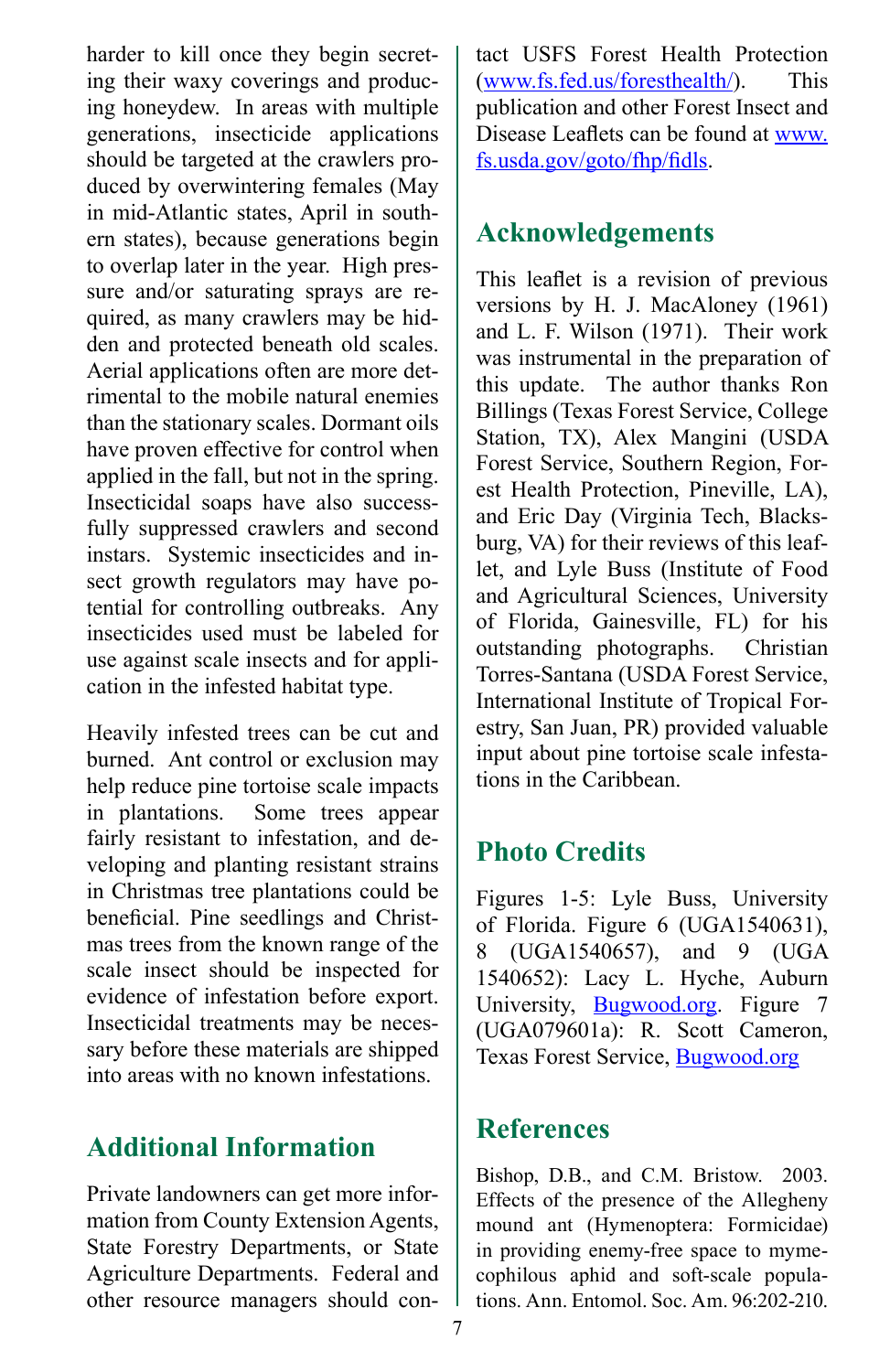Bradley, G.A. 1973. Effect of *Formica obscuripes* (Hymenoptera: Formicidae) on the predator-prey relationship between *Hyperaspis congressis* (Coleoptera: Coccinellidae) and *Toumeyella numismaticum* (Homoptera: Coccidae). Can. Entomol. 105:1113-1118.

Clarke, S. R., J.F. Negron, and G.L. Debarr. 1992. Effects of four pyrethroids on scale insect (Homoptera) populations and their natural enemies in loblolly and shortleaf pine seed orchards. J. Econ. Entomol. 85:1246-1252.

Cooper, D.D., and W.Cranshaw. 2004. Seasonal biology and associated natural enemies of two *Toumeyella* spp. in Colorado. Southwest. Entomol. 29:39-45.

Hamon, A.B., and M.L. Williams. 1984. The soft scale insects of Florida (Homoptera: Coccoidea: Coccidae). Arthropods of Florida and neighboring land areas Vol. 11. Fl. Dept. Agric. Cons. Serv. Gainesville, FL. 194 p.

Malumphy, C., M.A. Hamilton, B.N. Manco, P.W.C. Green, M.D. Sanchez, M. Corcoran, and E. Salamanca. 2012. *Toumeyella parvicornis* (Hemiptera: Coccidae) causing severe decline of *Pinus caribaea* var. *bahamensis* in the Turks and Caicos Islands. Fla. Entomol. 95:113-119.

McIntyre, T. 1960. Natural factors control the pine tortoise scale in the northeast. J. Econ. Entomol. 53:325.

Miller, G.L., and M.L. Williams. 1995. Systematic analysis of the adult males of Toumeyella group, including *Mesolecanium nigrofasciatum, Neolecanium cornuparvum, Pseudophilippia quaintancii and Toumeyella* spp. (Homoptera: Coccidae) from America north of Mexico. Contrib. Am. Entomol. Inst. 28:1-68.

Rabkin, F.B., and R.R. Le Juene. 1954. Some aspects of the biology and dispersal of pine tortoise scale (*Toumeyella numismaticum* Pettit and McDaniel) (Homoptera: Coccidae). Can. Entomol. 86:570- 575.

Segarra-Carmona, A.E., and I. Cabrera-Asencio. 2010. *Toumeyella parvicornis*  (Cockerell) (Hemiptera: Coccoidea: Coccidae): a new invasive pest of pine trees in Puerto Rico. J. Agric. Univ. Puerto Rico. 94:175-177.

Wilkinson, R.C., and C.W. Chellman. 1979. Toumeyella scale, red imported fire ant, reduce slash pine growth. Fla. Entomol. 62:71-72.

**Non-Discrimination Policy** plicants for employment on the bases of race, color, national origin, age, disability, sex, gender identity, religion, reprisal, and where applicable, political beliefs, marital status, familial or parental status, sexual orientation, or all or part of an individual's income is derived from any public assistance program, or protected genetic informa-<br>tion in employment or in any program or activity conducted or funded by the Department. (Not all prohibited

#### **To File an Employment Complaint**

If you wish to file an employment complaint, you must contact your agency's EEO Counselor (click the hyperlink for list of EEO counselors) within 45 days of the date of the alleged discriminatory act, event, or in the case of a personnel action. Additional information can be found online at http://www.ascr.usda.gov/complaint\_filing\_file. html.

**To File a Program Complaint** tion Complaint Form, found online at http://www.ascr.usda.gov/complaint filing\_cust.html, or at any USDA office, or call (866) 632-9992 to request the form. Send your completed complaint form or letter to us by mail at<br>U.S. Department of Agriculture, Director, Office of Adjudication, 1400 Independence Avenue, S.W., Washing-<br>t

#### **Persons with Disabilities**

Individuals who are deaf, hard of hearing or have speech disabilities and you wish to file either an EEO or<br>program complaint please contact USDA through the Federal Relay Service at (800) 877-8339 or (800) 845-6136<br>(in Sp how to contact us by mail directly or by email. If you require alternative means of communication for program information (e.g., Braille, large print, audiotape, etc.) please contact USDA's TARGET Center at (202) 720-2600 (voice and TDD).

*Published by USDA Forest Service, Pacific Northwest Region (R6), Portland, Oregon*



Pesticides used improperly can be injurious to humans, animals, and plants. Follow the directions and heed all precautions on the labels. Some States have restrictions on the use of certain pesticides. Consult your county agricultural agent or State extension specialist to be sure the intended use is still registered.

#### **FS/R6/RO/FIDL#57-13/003**